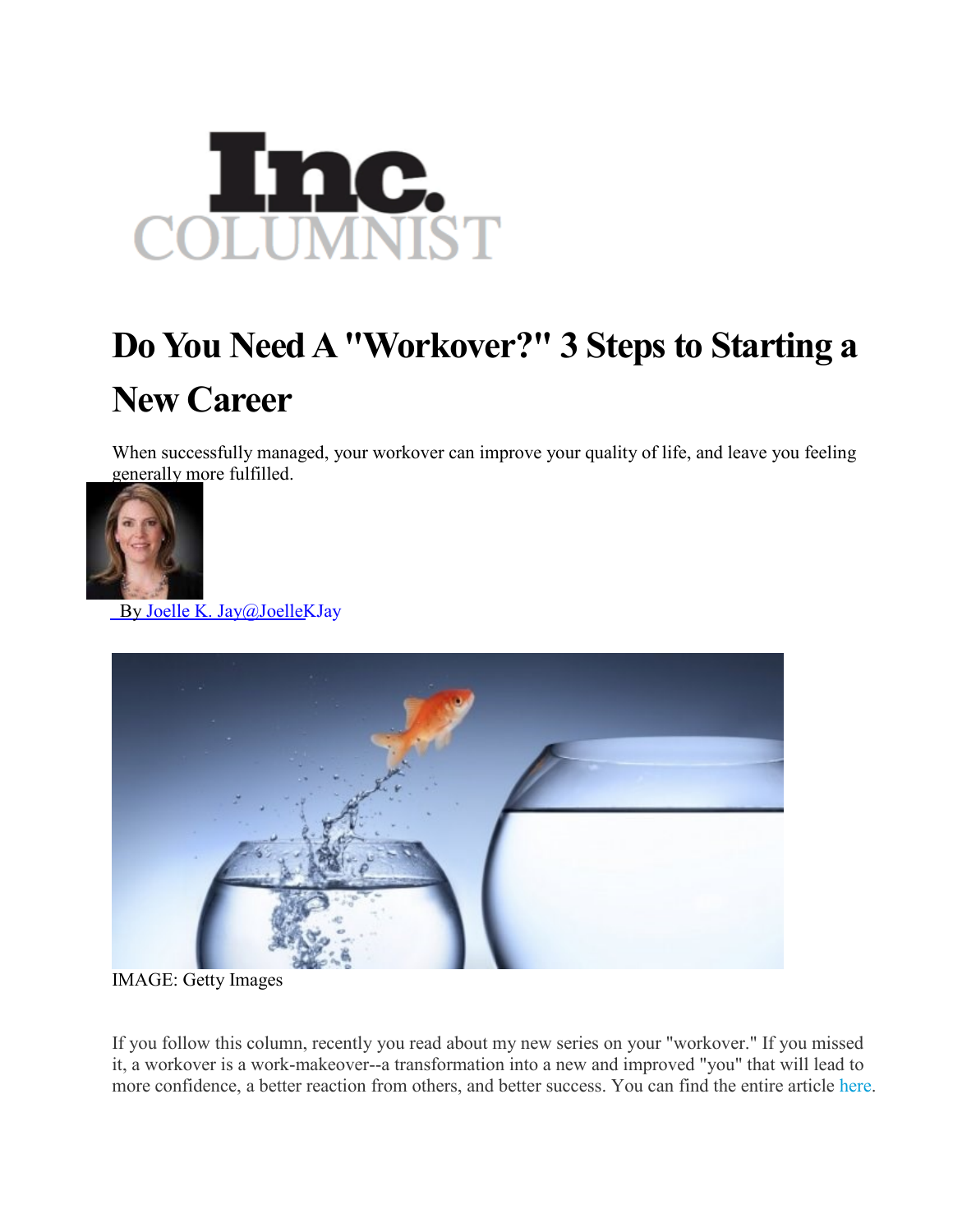The idea came from an experience I had with a recent client. This business owner had been a successful entrepreneur for decades, but with two new grandkids and a wife who was retiring, he was ready to do something different. Less intense. More rewarding. He decided he wanted to sell his business and get himself hired as an internal consultant in other people's companies. He had the qualifications, and he had the idea, but he was missing several critical ingredients that would make it all work.

It seemed to me that he needed a work makeover. Just as TV personalities often pluck people off the streets and whisk them away for a head-to-toe transformation, I wanted to pull him into a conference room, work on the pieces that were getting out of date or were somehow not communicating the excitement and attraction he wanted, and return him to the marketplace as this year's must-have new model. So we did that. We called it his workover.

The following are the three steps I shared with him, and that you can also use for a DIY workover.

**Define your criteria.** Before you do anything else, identify in a bulleted list the things that matter most to you in the next phase of your work life. What are you looking for now? What do you want?

For instance, if you're looking for a new job, do you prefer the company is stable, or fresh and contemporary? Would you prefer to have flexibility to work from home, or is an office space important to you? Are you looking to give up your commute completely, or move to a new area? How important is mobility? Do you prefer to work independently, or with a team?

Think of your long-term vision, and describe it.

If you're more of a visual person, the written list might not be your go-to method of defining your criteria. Instead, you might prefer to visualize what you want in your next job. I often walk through a "you and improved" vision with my clients, asking them to close their eyes and let their mind work out their vision, the audio of which I offer on my site [here.](http://joellekjay.com/documents/09090495-you-and-improved-audio.mp3) Following the audio will help you get a more intuitive feel for what you want.

**Rrank your criteria.** Writing down your criteria for your perfect job is just the first step. But a workover isn't about perpetuating the status quo--it's about elevating yourself. Take the opportunity to rank your critieria so you not only know what's important to you, you'll know what's *most* important. Doing this will ensure you don't settle for second best.

For example, a client of mine (a marketing executive) was searching for a new position. She told me that this time, she only wanted to do things she loved to do. But her list of what that might be was very long and contained everything from "working with people" to "being creative" and "developing strategy." Prompted to rank her criteria, she identified that of these criteria, what she *really* wanted was to find a truly creative and innovative environment. That one decision greatly narrowed her job search and led to an exciting new opportunity. She never would have found that if she had just told hiring managers she was a marketing expert. When you lump all of your skillsets together under one title like that, you lose the richness of what you do within your job that makes you happy. No, she had to tell hiring managers that she was a marketing expert interested in using her creativity in an